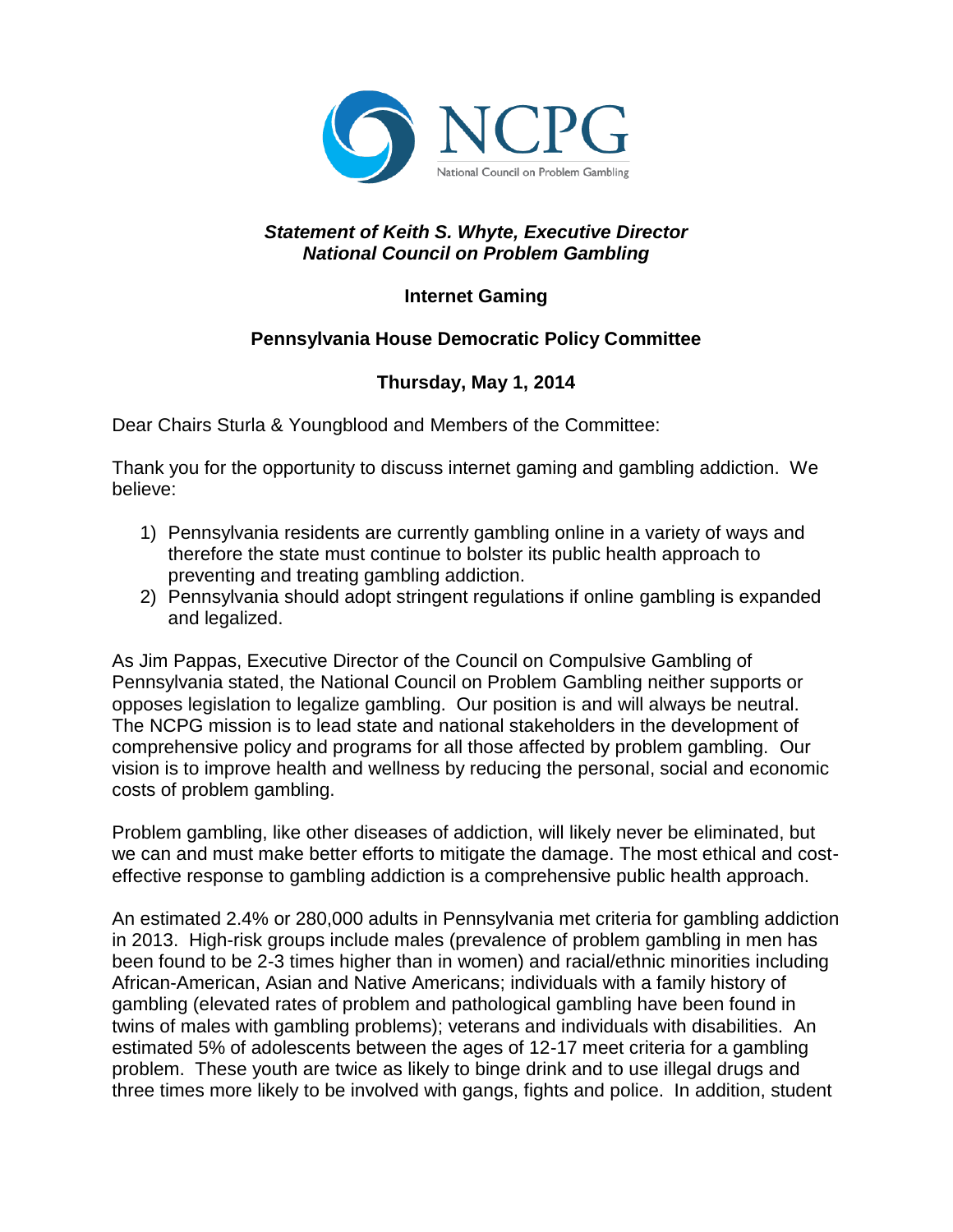behavior surveys have consistently shown that gambling participation is correlated to increases in all known risk factors and decreases in all known protective factors related to substance use and antisocial behaviors. In addition to those adults and adolescents presenting with the disorder, millions of spouses, children, parents, family members, employers and neighbors are negatively impacted by gambling addiction.

Gambling addiction is significantly correlated with other problematic behavior in adults and adolescents, including substance use and mental health issues. Adult problem gamblers are generally five times more likely to have co-occurring alcohol dependence, four times more likely to abuse drugs, three times more likely to be depressed, eight times more likely to have bipolar disorder, three times more likely to experience an anxiety disorder and have significantly elevated rates of tachycardia, angina, cirrhosis. Approximately 20% of members of Gamblers Anonymous and individuals in treatment for pathological gambling have attempted suicide. Individuals with problem and pathological gambling, compared with other gamblers and non-gamblers, had higher rates of receipt of past-year unemployment and welfare benefits, bankruptcy, arrest, incarceration, divorce, poor or fair physical health, and mental health treatment. The estimated social cost to families and communities from problem gambling-related bankruptcy, divorce, crime and job loss was almost \$7 billion last year, of which Pennsylvania's share was approximately \$255 million.

In 2013, Pennsylvania was 7th out of the 50 states in terms of per-capita spending in problem gambling services. The average per capita allocation for problem gambling services in the 39 states with publicly funded services was 32 cents; Pennsylvania's per capita public investment was  $65$  cents.<sup>1</sup> In spite of the relatively high levels of spending compared to other states, problem gambling services overall are significantly underfunded. The \$8.3 million in problem gambling spending is still 85% below our recommendation of allocating 1% of gambling revenue, which would be just under \$70 million.

It is not clear what the impact of legalization of internet gambling would be on problem gambling. The available research consistently finds internet gambling has the lowest participation rates of any form of gambling, regardless of the legality of internet gambling in the jurisdiction. In addition, those who do gamble on the Internet are extremely likely to also gamble in multiple "traditional" forums, so to some extent it appears internet gambling is mainly an adjunct for people who already gamble. It therefore seems unlikely that legalization would significantly increase participation among those who are not currently gambling. However, it is also possible that problem gamblers may exacerbate their problems by going online, given the high speed of play, perceived anonymity, social isolation, use of credit/non-cash and 24-hour availability. Many of these factors can also be found in "traditional" forms of gambling.

The internet is best thought of as a new way of delivering these "traditional" forms of gambling. Right now Pennsylvania residents can legally set up online accounts to bet on horse races across the country. While you cannot purchase Pennsylvania Lottery

 $\overline{a}$ 

<sup>&</sup>lt;sup>1</sup> 2013 National Survey of Problem Gambling Services. Marotta, J., Bahan, M., Reynolds, A., Vander Linden, M., & Whyte, K. National Council on Problem Gambling. (2014)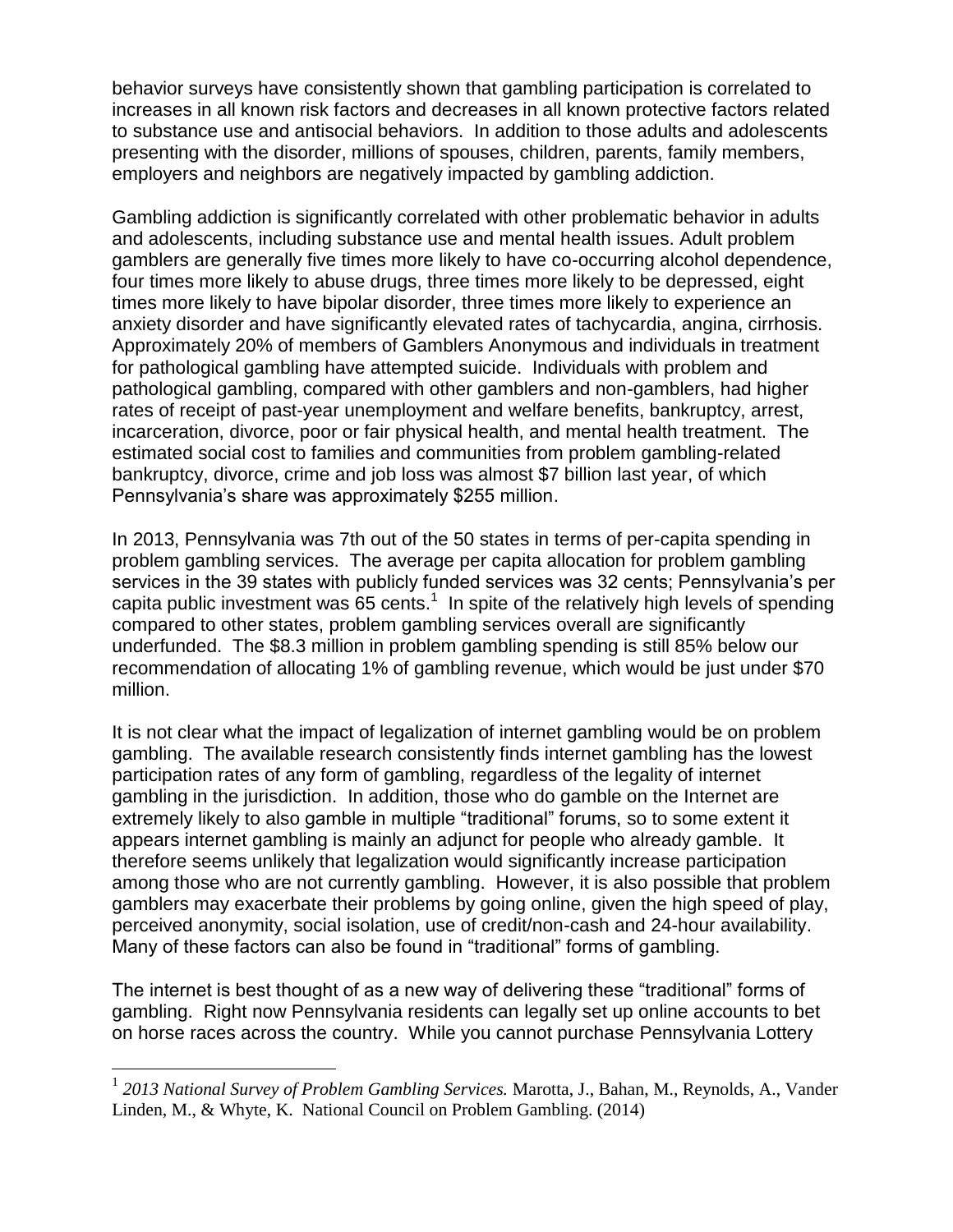tickets online, the online VIP Players Club is advertised as: "the place where players come to play." The website includes an internet My VIP Players Club and Second Chance drawings, where you can enter non-winning instant tickets and then play the MONOPOLY Jackpot "Collect and Win" Game online. Social casino gaming websites, which allow online users to pay and play but collect only virtual winnings, are the biggest growing segment of the industry, with an estimated 200 million monthly average users bringing in \$2.9 billion in 2013, with about \$1.1 billion from the US. While the vast majority of players do not pay and are at very low risk, our concerns about social gaming include: Limited age or KYC verification and features such as near-miss and high speed & frequency of play. Several of the most prominent social gaming operators are licensed casino operators or manufacturers yet there is no external oversight or regulation of social casino gaming.

Regardless of how or where people gamble, it is clear that some who play will develop problems, that these problems are serious but can be mitigated though public healthbased interventions.

Internet gamblers who spend significant amounts of time and money online, while relatively rare, are more likely to meet problem gambling criteria. Indeed, studies throughout the world find relatively high rates of gambling problems among those who gamble online, though it is not clear if internet gambling is a cause or effect of problem gambling. Regardless, since online gamblers are known to have problems, it is important to adopt extensive, evidence-based responsible gaming policies.

The graphical and interactive structure of the internet provides an opportunity to create informed consumers with access to a variety of information designed to encourage safe choices and discourage unsafe behavior. The technology also exists to allow players and operators to set limits on time, wagers, deposits, etc…as well as to exclude themselves. A number of studies have found such programs to be effective. These programs can be improved by utilizing the data collected by these websites to develop profiles of general online wagering behavior. From this information medians and benchmarks could be created to allow the development of predictive programs for abnormal usage as well as publicized norms, an important prevention tool. Operators should, as a condition of licensure, provide public access to de-identified data on player behavior for research purposes. Overall, the amount of online information and possible interventions are essentially unlimited. Responsible gaming regulations must be mandatory and enforceable.

NCPG reviewed current internet responsible gaming codes and regulations from around the world to develop our best practice Internet Responsible Gambling Standards and the related GRADE Consumer Protection Guidelines.<sup>23</sup> Generally, these policies touch on eight major areas: Corporate Policy, Staff Training, Informed Decision Making Paradigm, Assisting Players, Self-Exclusion, Advertising, Game & Site Features,

 $\overline{a}$ 

<sup>2</sup> *Internet Responsible Gambling Standards*. National Council on Problem Gambling (April 12, 2011)

<sup>3</sup> *GRADE Social Games Consumer Protection Guidelines version 3*. National Council on Problem Gambling (October 21, 2013)